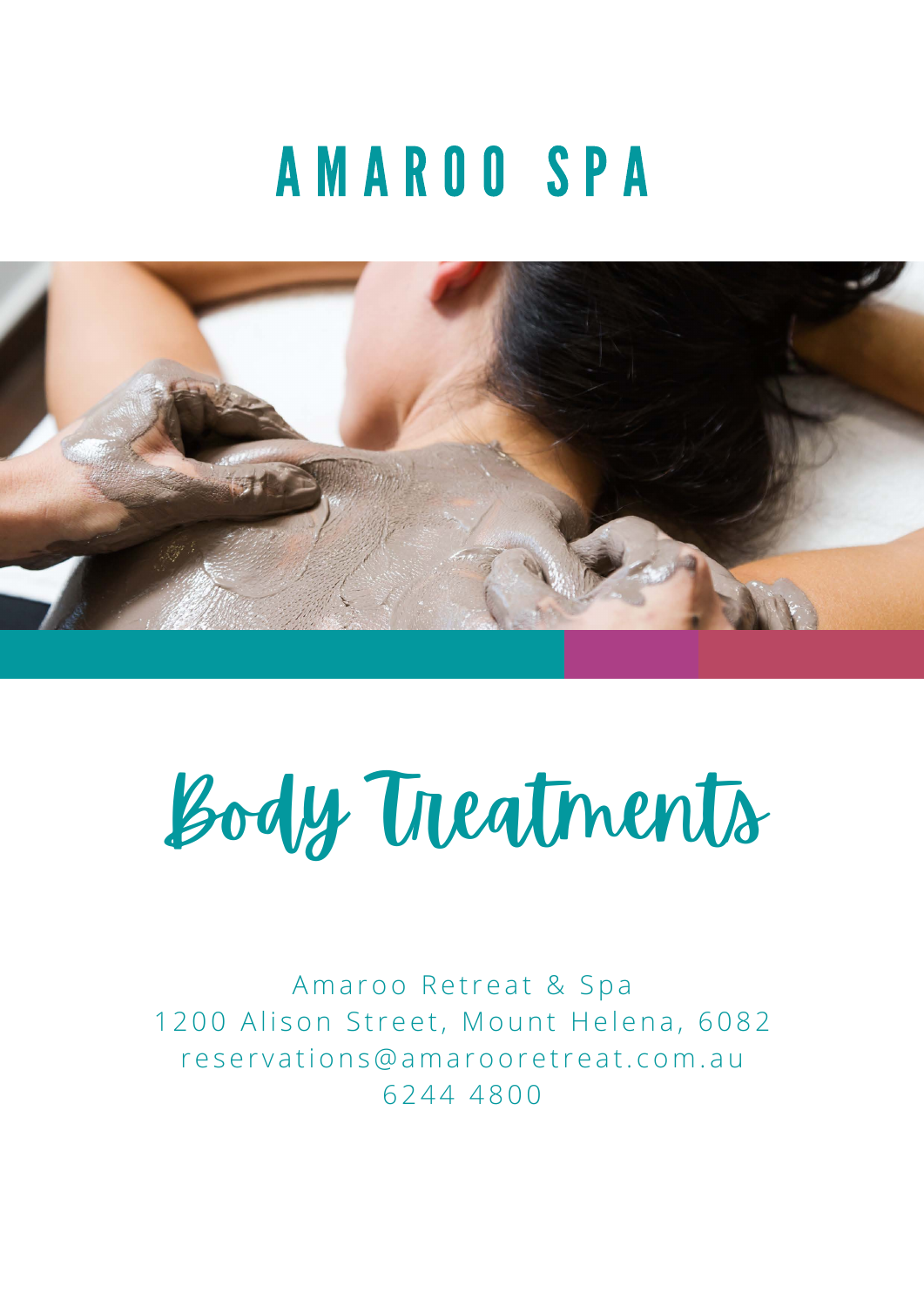Stress Reliever

This indulgent package, begins with a 60-minute tension-releasing full body massage with soft - medium pressure, before moving onto a luxurious 60-minute facial.

2 Hours \$280

\_\_\_\_\_\_\_\_\_\_\_\_\_\_\_\_\_\_\_\_\_\_\_\_\_\_\_\_\_\_\_\_\_\_\_\_\_\_\_\_\_\_\_\_\_\_\_\_\_\_\_\_\_\_\_\_

Body Rejuvenation

Begin with a sugar scrub to gently polish your skin and remove debris. Step into an aromatic shower, then enter a world of pure relaxation with a 60-minute head to toe, essential oil body massage. Your treatment is completed with an express facial.

2 hours \$320

\_\_\_\_\_\_\_\_\_\_\_\_\_\_\_\_\_\_\_\_\_\_\_\_\_\_\_\_\_\_\_\_\_\_\_\_\_\_\_\_\_\_\_\_\_\_\_\_\_\_\_\_\_\_\_\_

Detox \*available Monday - Thursday. Not available Friday - Sunday.

Begin your treatment with a gentle body brush to buff away dirt and debris on the skins surface. A sugar scrub is then applied to prepare your skin for a deeply penetrating clay wrap, designed to free the body of toxins. While the wrap works it's magic, your therapist will perform a targeted head & scalp massage. Step into an aromatic shower to rinse the clay off, then experience a lavish full body massage. Finish with a luxurious facial to make this package the ultimate in full-body pampering.

3 hours \$495

\_\_\_\_\_\_\_\_\_\_\_\_\_\_\_\_\_\_\_\_\_\_\_\_\_\_\_\_\_\_\_\_\_\_\_\_\_\_\_\_\_\_\_\_\_\_\_\_\_\_\_\_\_\_\_\_

(08) 6244 4800 / 1200 Alison Street, Mount Helena r e s e r v a tions @ a m a r o o r e t r e a t. c o m . a u / F a c e b o o k & Instagram: @ a m a r o o r e t r e a t

Drift back to earth with a complimentary warming herbal tea, or luscious glass of bubbly served in one of our luxurious lounge areas after your massage treatment.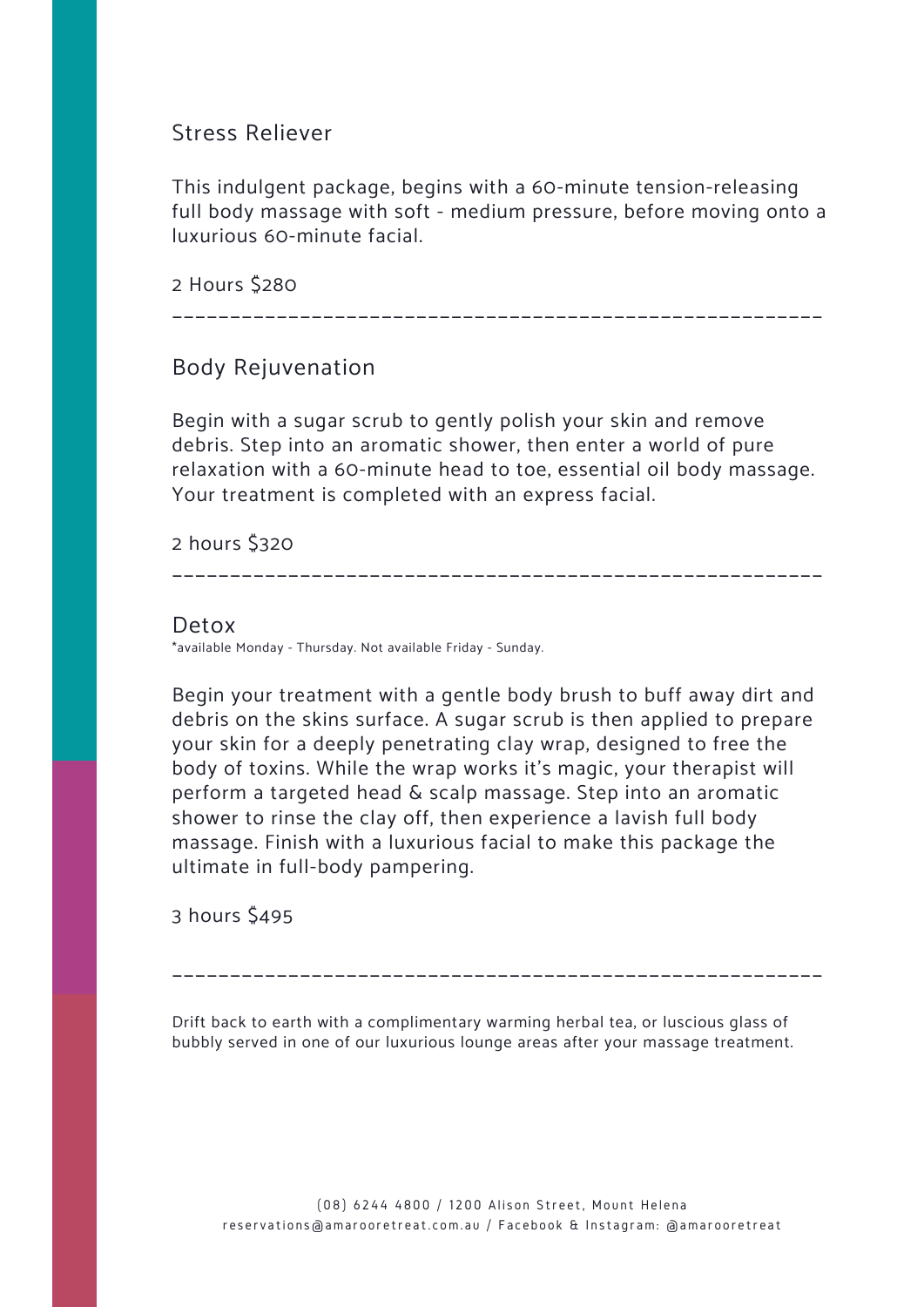- Sugar Scrub 30 min \$80
- Express Facial 30 min \$85
- Clay Wrap 30min \$90
- Head & Scalp Massage 45 min \$95
- Signature Massage 60 min (soft to medium pressure) \$140
- Muscle Relaxer Massage 60 min (firm to hard pressure) \$170
- Aromatherapy Massage 60 min (soft to medium pressure) \$150

Facial 60 min \$150

#### Design Your Own Treatment

If you don't see a package that truly speaks to you, create your own!

\_\_\_\_\_\_\_\_\_\_\_\_\_\_\_\_\_\_\_\_\_\_\_\_\_\_\_\_\_\_\_\_\_\_\_\_\_\_\_\_\_\_\_\_\_\_\_\_\_\_\_\_\_\_\_\_

Minimum treatment time 2 hours

\_\_\_\_\_\_\_\_\_\_\_\_\_\_\_\_\_\_\_\_\_\_\_\_\_\_\_\_\_\_\_\_\_\_\_\_\_\_\_\_\_\_\_\_\_\_\_\_\_\_\_\_\_\_\_\_

Drift back to earth with a complimentary warming herbal tea, or luscious glass of bubbly served in one of our luxurious lounge areas after your massage treatment.

(08) 6244 4800 / 1200 Alison Street, Mount Helena r e s e r v a tions @ a m a r o o r e t r e a t. c o m . a u / F a c e b o o k & Instagram: @ a m a r o o r e t r e a t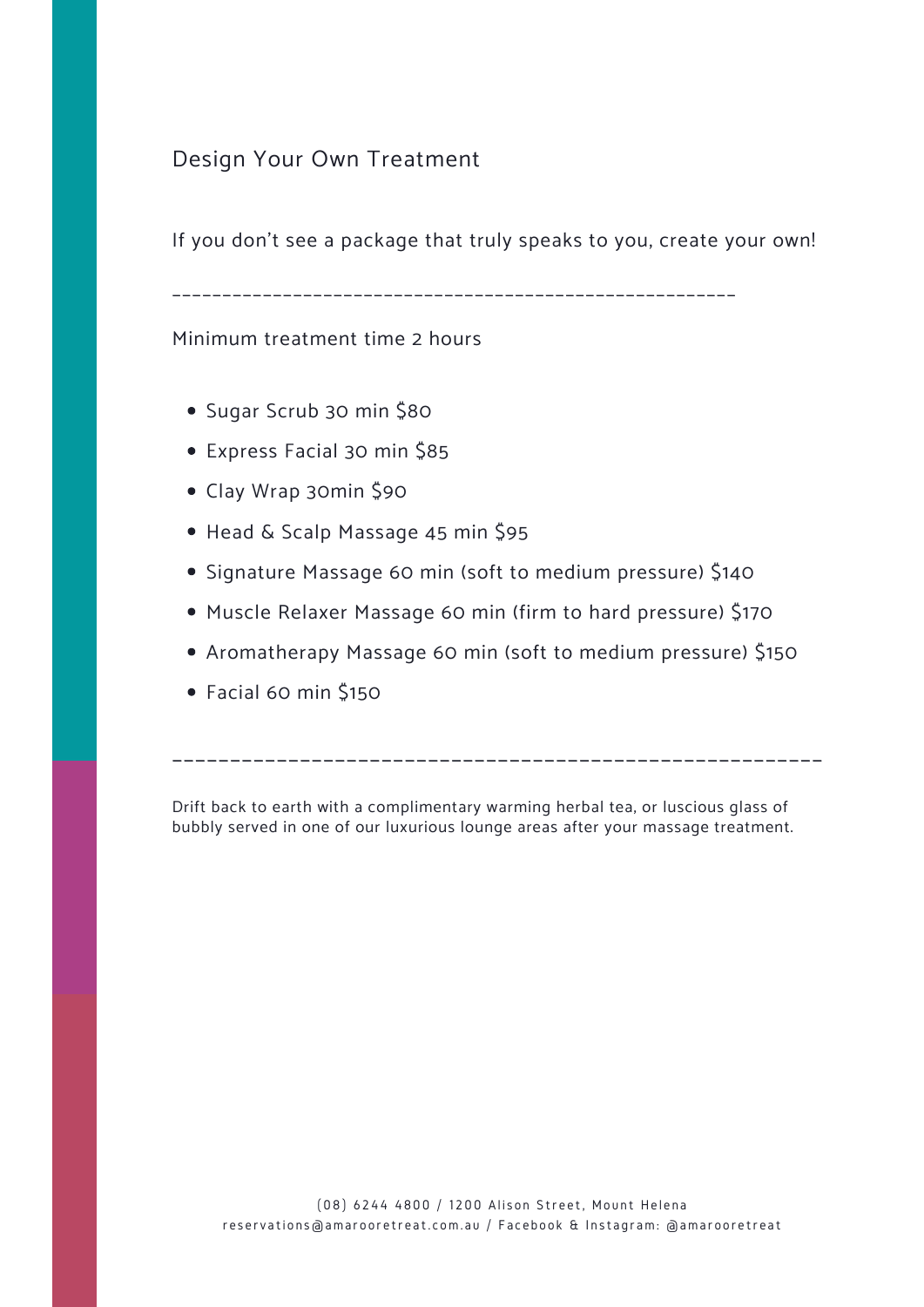# A M A R O O S P A





Amaroo Retreat & Spa 1200 Alison Street, Mount Helena, 6082 r e s e r v a t i o n s @ a m a r o o r e t r e a t . c o m . a u 6 2 4 4 4 8 0 0